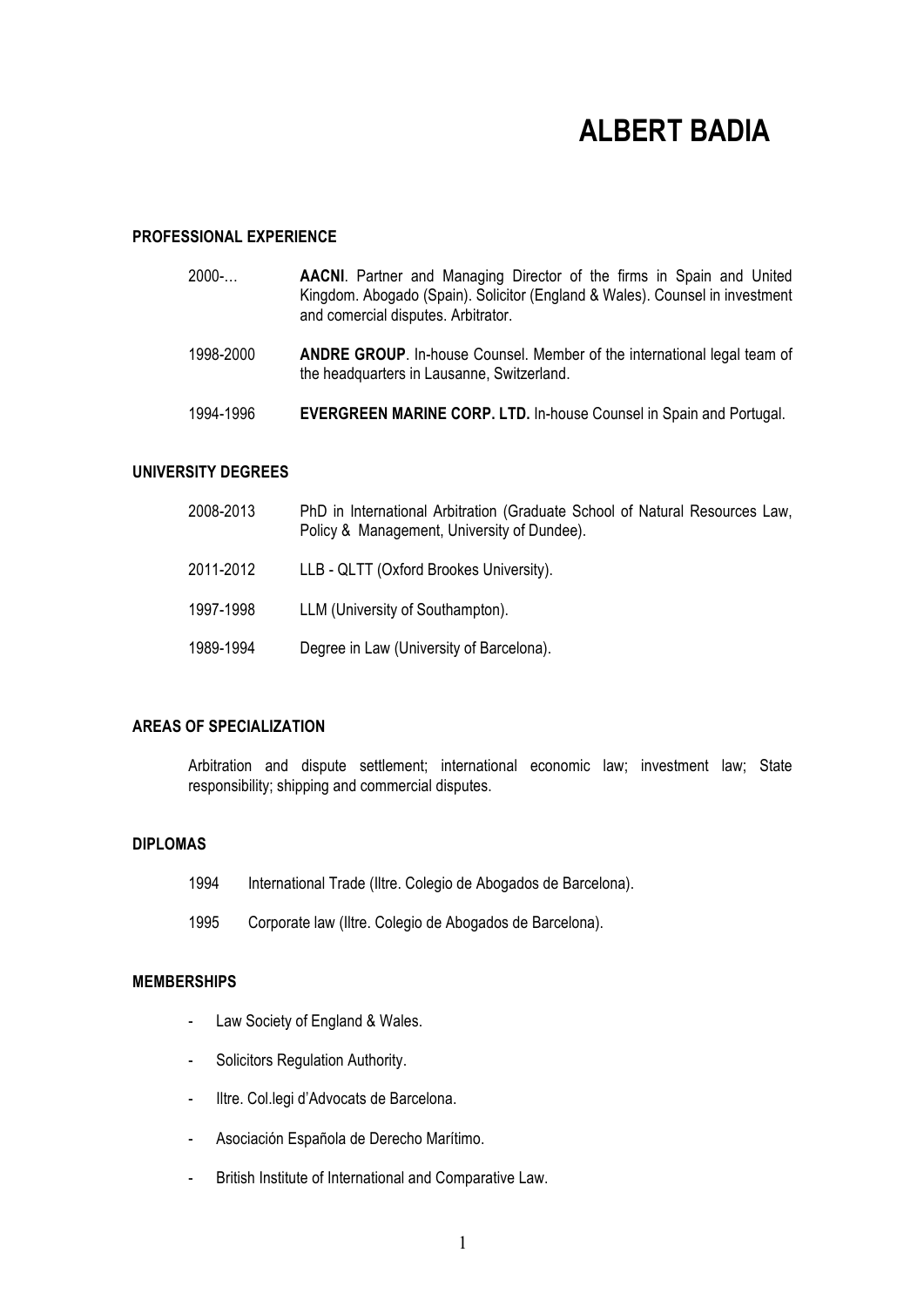## **BOOKS**

- "Piercing the Veil of State Enterprises in International Arbitration" (Wolters Kluwer 2014).
- "Shipping & Commercial Case Law" (Logisbook, 2003, 2013).
- "El seguro de transporte de mercancías" (Marge, 2008).
- "Calidad: Enfoque ISO 9000" (Deusto, 2002).
- "Técnicas para la Gestión de la Calidad" (Tecnos, 1999).

## **BOOK CHAPTERS AND PAPERS**

- "La Ley de Navegación Marítima de la A a la Z" (Mediacircus, 2018).
- "Attribution of Conducts of State-Owned Enterprises Based on Control by the State" (Chapter 6) in "ICSID Convention after 50 Years - Unsettled Issues", Edited by Crina Baltag (Wolters Kluwer, 2017).
- "Jurisdicción y Competencia" (Chapter 29) in "Comentarios a la Ley de Navegación Marítima" by Asociación Española de Derecho Marítimo (Dykinson, 2015).
- Book review of "State Liability in Investment Treaty Arbitration" of Santiago Montti (Journal of Energy Law & Business, OUP, 2011).
- Commodities & Trade Law in Spain (GLC, 2006).

## **LANGUAGES**

- English, Spanish, Catalan and French.

#### **OTHERS**

- Chief editor of the journal "Arbitration Watch" since 2009.
- Fellow of the Chartered Institute of Arbitrators.
- Board Member of the Asociación Española de Derecho Marítimo.
- Fellow of The British Council and La Caixa.
- Regular contributor in specialized press.

#### **HIGHLIGHTED CASES**

Information about highlighted cases is available at request.